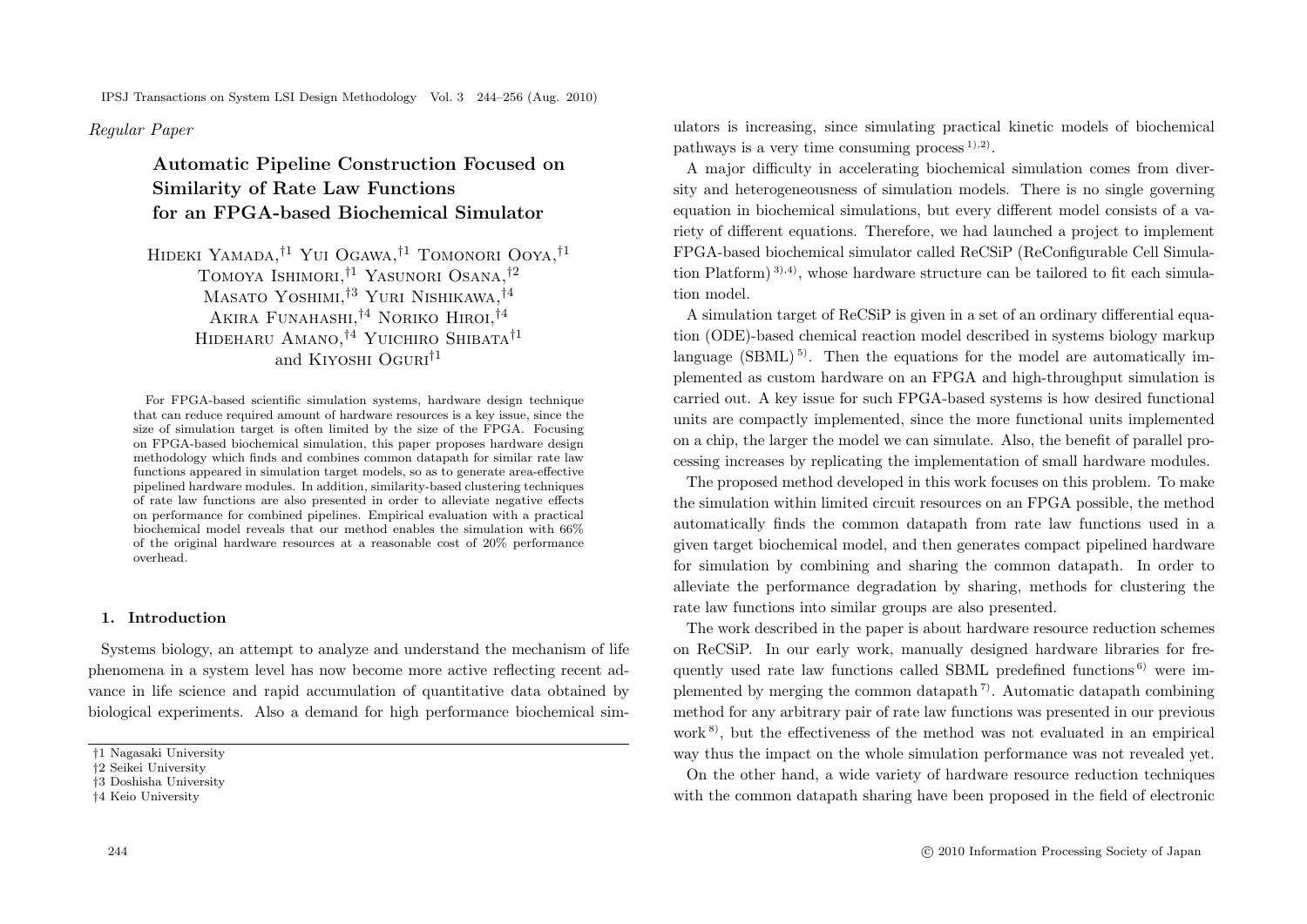design automation and a lot of novel methods for reconfigurable systems have been developed in recent years. Reference 9) formulated datapath merging as integer programming under a few restrictions. Reference 10) presented a circuit area reduction method which extracts common subgraphs in a circuit level and combines them in a technology mapping stage of FPGA implementation. Reference 11) showed a fast heuristic method to merge multiple datapath considering similarity. The effect of this method was further improved by adding novel optimization techniques in a high-level synthesis process  $12$ ). However, these existing methods are not suitable to be applied to deeply pipelined hardware modules. Since these methods do not consider dependencies between datapaths, combined hardware is able to work as only one of the shared functionality at one time, which will result in severe throughput degradation due to frequent pipeline stalls. Another issue is that the existing methods straightforwardly generate only one module that contains all given datapaths, without considering which datapaths should be combined. Putting too many functionality into one hardware module often leads performance degradation in an application level<sup>7</sup>. To cope with these problems, we present a datapath merging method which allows combined hardware to simultaneously operate multiple functionality in a pipelined manner, as well as a similarity-based datapath clustering method to determine which datapath to be combined. Also this paper presents empirical evaluation with a practical biochemical model to discuss the effect of our methods.

The rest of this paper is organized as follows. In Section 2, we introduce the architecture of the ReCSiP system. Section 3 describes an overview and process flow of our methods. Then, Section 4 presents the method to extract and combine common operators in data flow graphs (DFGs) of rate law functions in biochemical models. Clustering methods using similarity of rate law functions is shown in Section 5. Section 6 shows results of evaluation experiments and discusses the effectiveness of our methods. Finally Section 7 concludes this paper.

# **2. ReCSiP**

ReCSiP organizes several Solver modules (**Fig. 1**) to solve ordinary differential equations in a reaction model, and a Switch module to connect them together on an FPGA. A Solver consists of two submodules, a Solve Core to calculate a



Fig. 1 Organization of Solver modules.

rate law function and an Integrator for numerical integration. A Solver Core consists of several pipelined single-precision floating point arithmetic units and shift registers. The behavior of this deep arithmetic pipeline is statically scheduled.

Calculation of a rate law function in a Solver Core takes concentration values of the substances related to the reaction and kinetic rate coefficient values as input. For these input data, a Solver Core has one input port for concentration values (X in Fig. 1) and two input ports (k1 and k2) for the rate coefficient values. On the other hand, only one output port (v) is provided to output the calculated reaction velocity. Inner structure of a Solver Core differs by the rate law function to be calculated.

Depending on the rate law function, the number of input data may exceed the number of input ports. In this case, all input data can not be fed into the Solve Core in one clock cycle. The number of clock cycles required for data input is  $P = \max(N_x, \lceil N_k/2 \rceil)$ , where  $N_x$  and  $N_k$  denote the number of concentration values and coefficient values, respectively. In case of  $P = 1$ , if enough number of arithmetic modules are prepared for the pipeline, the Solve Core can calculate a rate law function every clock cycle. In case of  $P > 2$ , the Solver Core can calculate individual functions every *P* clock cycle, resulting in idle cycles on some arithmetic modules. This offers another chance to reduce the hardware amount by sharing the some arithmetic modules among several different pipeline stages.

In ReCSiP, a Solver Core can not calculate multiple rate law functions simultaneously. However, implementation of multi-functional Solver Cores which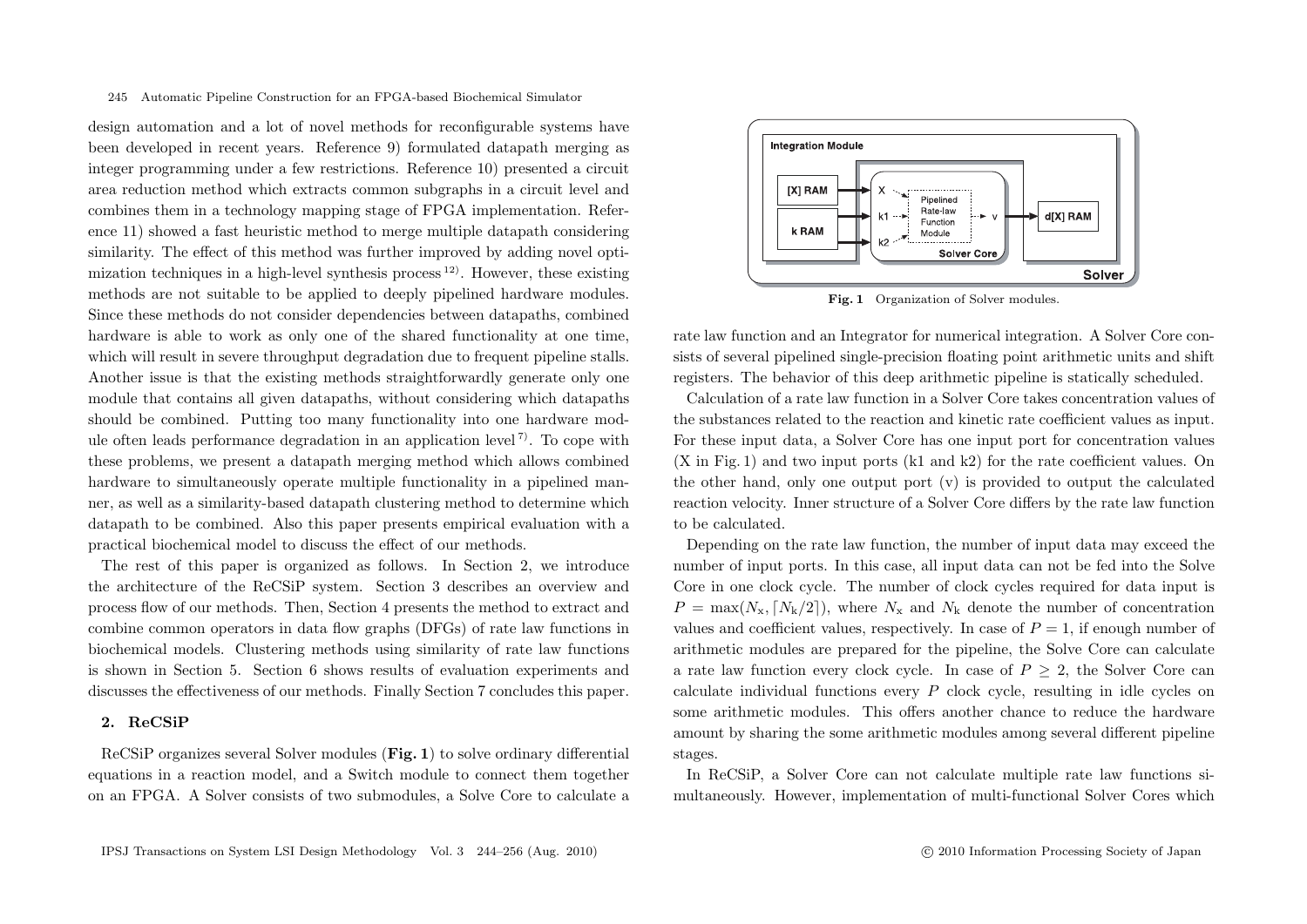support multiple rate law functions and switch the function on demand is possible.

## **3. Overview of the Proposed Method**

Our approach first makes groups of similar rate law functions of a given simulation target written in  $SBML^{5}$ . Then the common subgraphs are extracted from the corresponding DFGs and are combined to reduce the circuit size.

The proposed process flow consists of the following four steps (**Fig. 2**):

- ( 1 ) Extract rate law functions from a given SBML file.
- ( 2 ) Convert the rate law functions into DFGs.
- ( 3 ) Divide DFGs into some clusters according to their similarity.
- ( 4 ) Combine common subgraphs of DFGs in each cluster.

The combined DFGs are converted into pipelined hardware of a Solver Core by performing pipeline scheduling, input data scheduling, and arithmetic resource binding <sup>13)</sup>.

For example, the rate law functions for irreversible mixed inhibition kinetics (UMI) and reversible uncompetitive inhibition (UUCR), defined in SBML level 1 are expressed as



Fig. 2 Proposing process flow.

and,

$$
v = \frac{V_f \times S/K_{ms} - V_r \times P/K_{mp}}{1 + (S/K_{ms} + P/K_{mp})(1 + I/K_i)}
$$
(2)  
respectively. These equations are converted into DFGs as shown in **Fig. 3**. Then,

the common subgraphs corresponding to the shaded regions in Fig. 3 are extracted



**Fig. 3** Extracted common subgraphs in two DFGs.

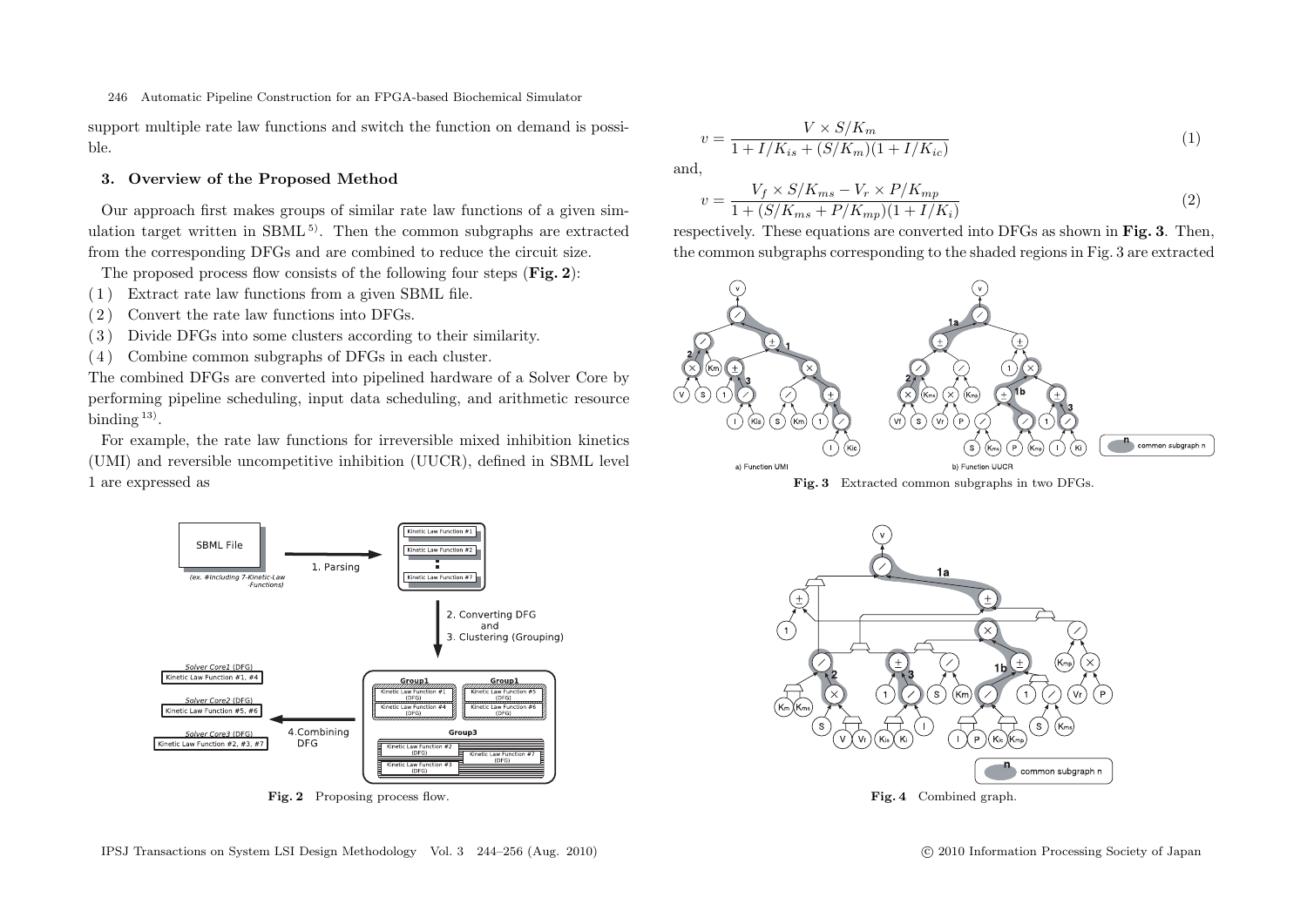and the two DFGs are combined by sharing the common subgraphs. The other different parts between the DFGs are switched by extra multiplexers as shown in **Fig. 4**. When more than three DFGs are combined, the above-mentioned approach is iteratively applied in a one-by-one manner.

## **4. Common Subgraph Extraction**

#### **4.1 Terminologies and Definitions**

A data flow graph (DFG) is a labeled directed graph  $q = (V, E, l)$ , where V is the set of nodes, and  $E \subseteq V \times V$  is the set of edges. An ordered pair of nodes  $e = (v_i, v_j) \in E$  represents g has an edge directed from  $v_i$  to  $v_j$ . Using the label map  $l : V \to L_{on}$ , the operation type of the node v is denoted as  $l(v)$ , where  $L_{op}$  is the set of operation types. In this work,  $L_{op}$  consists of the 4 elements corresponding to addition/subtraction, multiplication, division, and exponentiation, respectively.

**Definition 4.1 (sharable nodes)** Suppose two nodes  $v_1$  and  $v_2$  belong to DFGs  $g_1 = (V_1, E_1, l_1)$  and  $g_2 = (V_2, E_2, l_2)$ , respectively. The nodes  $v_1$  and  $v_2$ are *sharable* if and only if  $l_1(v_1) = l_2(v_2)$ .

**Definition 4.2 (common subgraph)** Let  $V'$  be a subset of  $V$  and let  $E'$  be a subset of *E* such that  $v_i, v_j \in V'$  for every  $e = (v_i, v_j) \in E'$ . Let  $l' : V' \to L_{op}$  be a partial map of *l* such that  $l'(v) = l(v)$ . Then, the DFG  $g' = (V', E', l')$  is called a *subgraph* of  $g = (V, E, l)$ . Let  $g_1$  and  $g_2$  be DFGs and  $g'_1 = (V'_1, E'_1, l'_1)$  and  $g_2' = (V_2', E_2', l_2')$  be subgraphs of  $g_1$  and  $g_2$ , respectively. Suppose  $f : V_1' \to V_2'$ is a one-to-one correspondence between the sets of nodes such that  $(v_i, v_j)$  is an edge of  $g'_1$  if and only if  $(f(v_i), f(v_j))$  is an edge of  $g'_2$ , and  $v$  and  $f(v)$  are sharable for every  $v \in V'_1$ . Then  $g'_1$  and  $g'_2$  are called *common subgraphs* of  $g_1$  and  $g_2$ .

**Definition 4.3 (connectivity)** Consider an alternating sequence of nodes and edges of a DFG  $q = (V, E, l)$  in the form of

 $v_0, e_0, v_1, e_2, v_2, \ldots, e_{n-1}, v_{n-1}, e_n, v_n$ 

where  $(v_{i-1}, v_i) \in E$  or  $(v_i, v_{i-1}) \in E$  for each  $e_i$ . The sequence is called a *path* if all the nodes on the sequence are distinct. A graph is said to be *connected* if there is a path between any two of its nodes. Otherwise, the graph is called *unconnected*.

The first step of combining DFGs is to extract common subgraphs among the

✓ ✏ INPUT: Graph graph1, Graph graph2 for(Node i=0; i<total\_node(graph1); i++){ for(Node j=0; j<total\_node(graph2); j++){ Graph common\_node\_chunk=COMMON\_GRAPH\_SET(i, j, graph1, graph2); if(common\_node\_chunk.size()>THRESHOLD) COMBINE\_LIST(common\_node\_chunk); } }

✒ ✑ **Fig. 5** Extraction of unconnected common subgraph.

DFGs. This paper presents and compares two approaches; extraction of unconnected common subgraphs and connected common subgraphs. In the followings,  $v_i(j)$  denotes the node *j* in the *i*-th DFG  $g_i$ .

## **4.2 Searching Unconnected Common Subgraphs**

The unconnected common subgraph discovery algorithm is described in **Fig. 5** and **Fig. 6**. This algorithm checks all combinations of nodes to detect common subgraphs, since DFGs of rate law functions for biochemical models are fortunately not too large to traverse all nodes and edges in a pair of DFGs. The common subgraphs that have  $(v_1(i), v_2(j))$  as their root nodes are extracted from two DFGs *g*<sup>1</sup> and *g*<sup>2</sup> by calling COMMON\_GRAPH\_SET function, passing the combination of nodes  $(v_1(i), v_2(i))$  as arguments. COMBINE\_LIST function keeps the common subgraphs in the list when the number of nodes exceeds the value THRESHOLD. THRESHOLD sets the minimum grain size of common subgraphs to be candidate of combining. Smaller THRESHOLD results in larger number of candidate subgraphs. However, it is expected that the overhead of graph combining increases when too many small subgraphs are chosen. While there will be a right trade-off point, the value of THRESHOLD is set to 2 in this work, in order to evaluate the case of the finest grain size.

The IsCommonNode function shown in Fig. 6 decides whether the corresponding nodes are sharable (i.e., whether the nodes  $v_1(i)$  and  $v_2(i)$  are the same operators). The adder and subtractor are regarded to be sharable. A sharable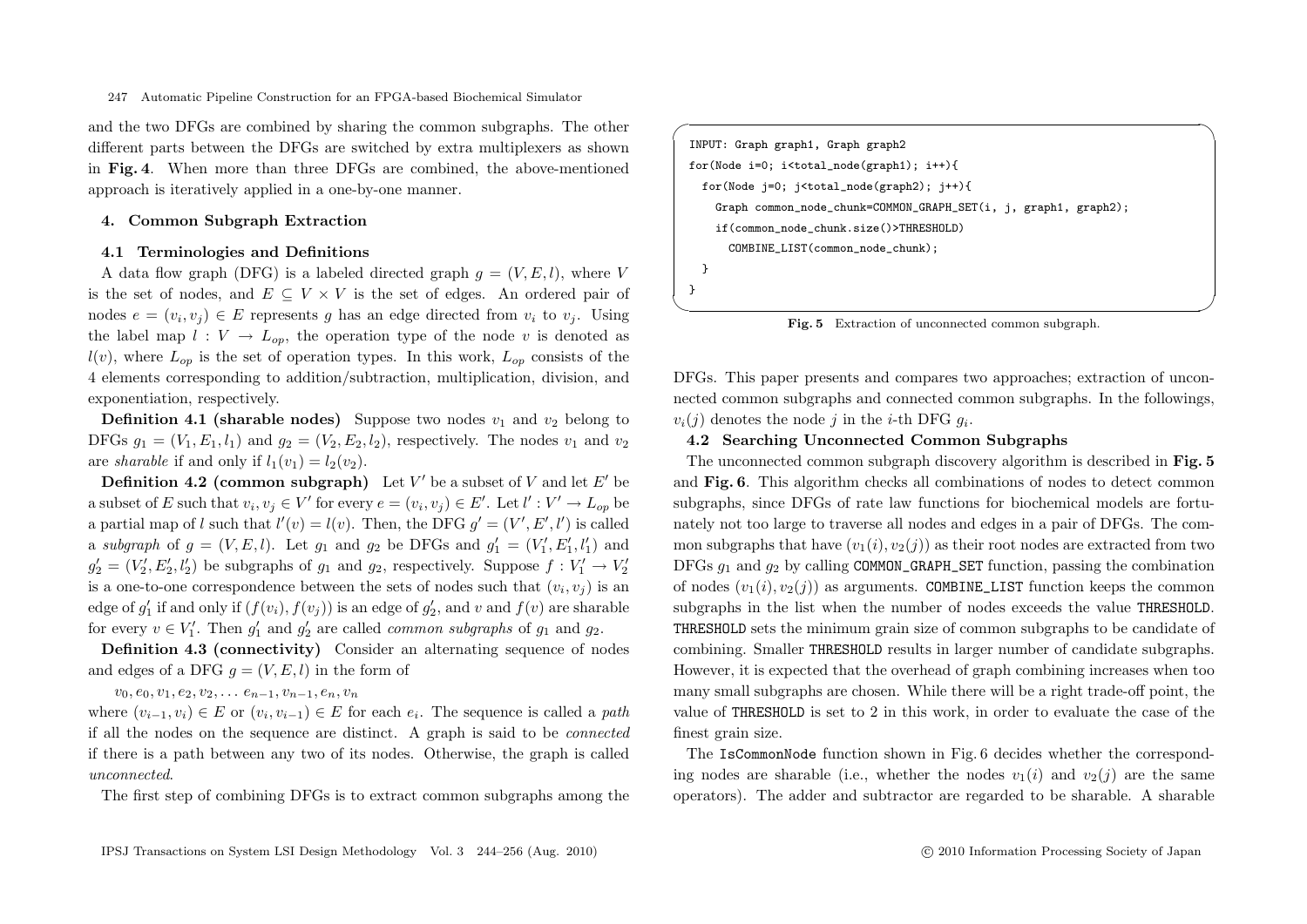```
\sqrt{2\pi}INPUT: Int i, Int j, Graph graph1, Graph graph2
 queue.push(i, j);
 while(!queue.isEmpty()){
   (i, i)=queue.pop();
   if(IsCommonNode(v1(i), v2(i))){
    if(list.find(i, *)==NOT_FOUND)
      if(list.find(*, j)==NOT_FOUND)
         list.push(i, j);
    for(k=0; k<total_child_node(v1(i)); k++){
      for(m=0; m < total_child_node(v2(j)); m++){
        child_i=get_child(v1(i), k);child_j=get_child(v2(j), m);
        queue.push(child_i, child_j);
      }
     }
   }
 }
 return list;
```
 $\overline{\phantom{a}}$ **Fig. 6** COMMON GRAPH SET function for unconnected common subgraph.

combination of nodes is stored in the list, if the combination has not been stored yet. Then, the successor nodes of  $v_1(i)$  and  $v_2(i)$  are iteratively traversed in a breadth first search manner until reaching to the leaf nodes. As the result, the common subgraphs whose root nodes are  $v_1(i)$  and  $v_2(i)$  are listed in the list.

# **4.3 Searching Connected Common Subgraphs**

The connected common subgraph discovery algorithm is shown in **Fig. 7** and **Fig. 8**. Figure 7 is basically the same as Fig. 5 shown in the previous subsection. The IsCommonNode function checks whether corresponding nodes are sharable in the same way as the algorithm in Fig. 5. The object common node chunk keeps the common subgraphs while COMMON GRAPH SET function traverses the DFGs recursively. The object mcs keeps the largest common subgraph extracted in the

```
INPUT: Graph graph1, Graph graph2
for(Node i=0; i<total node(graph1); i^{++}){
  for(Node j=0; j<total_node(graph2); j++){
    Graph common_node_chunk; common_node_chunk.clear();
    Graph tmp_mcs; tmp_mcs.clear();
    Graph mcs = COMMON_GRAPH_SET(i, j, graph1, graph2,
                                       common_node_chunk, tmp_mcs);
    if(mcs.size()>THRESHOLD)
      COMBINE_LIST(mcs);
 }
}
```
 $\sqrt{2\pi}$ 

✒ ✑ **Fig. 7** Extraction of connected common subgraph.

past searches. If the number of nodes in the common subgraph stored in mcs is less than that of the current graph in common node chunk, mcs is updated.

The IsExtend function checks whether the current combination of the nodes can be appended in common node chunk. Here, the function returns true, only when the nodes in the common subgraph are connected.

# **4.4 Selection of Common Subgraphs to Combine**

The common subgraphs obtained in the methods shown in the previous subsections are the candidates to be combined. In this subsection, we show how the actually combined common subgraphs are selected from these candidate common subgraphs. Since the more arithmetic units are shared, the more hardware resources can be saved, selection of candidate common subgraphs so that as many nodes as possible can be combined is desirable. That is, the objective function to be maximized by the selection algorithm described here is the number of nodes included in the selected common subgraphs. However, the two constraints below must be met to a proper construction of the pipeline:

- ( 1 ) The selected common subgraph can not be overlapped.
- ( 2 ) The combined graph can not have a circular dependency.

The combined graph in **Fig. 9** (c) was made from the 2 candidate common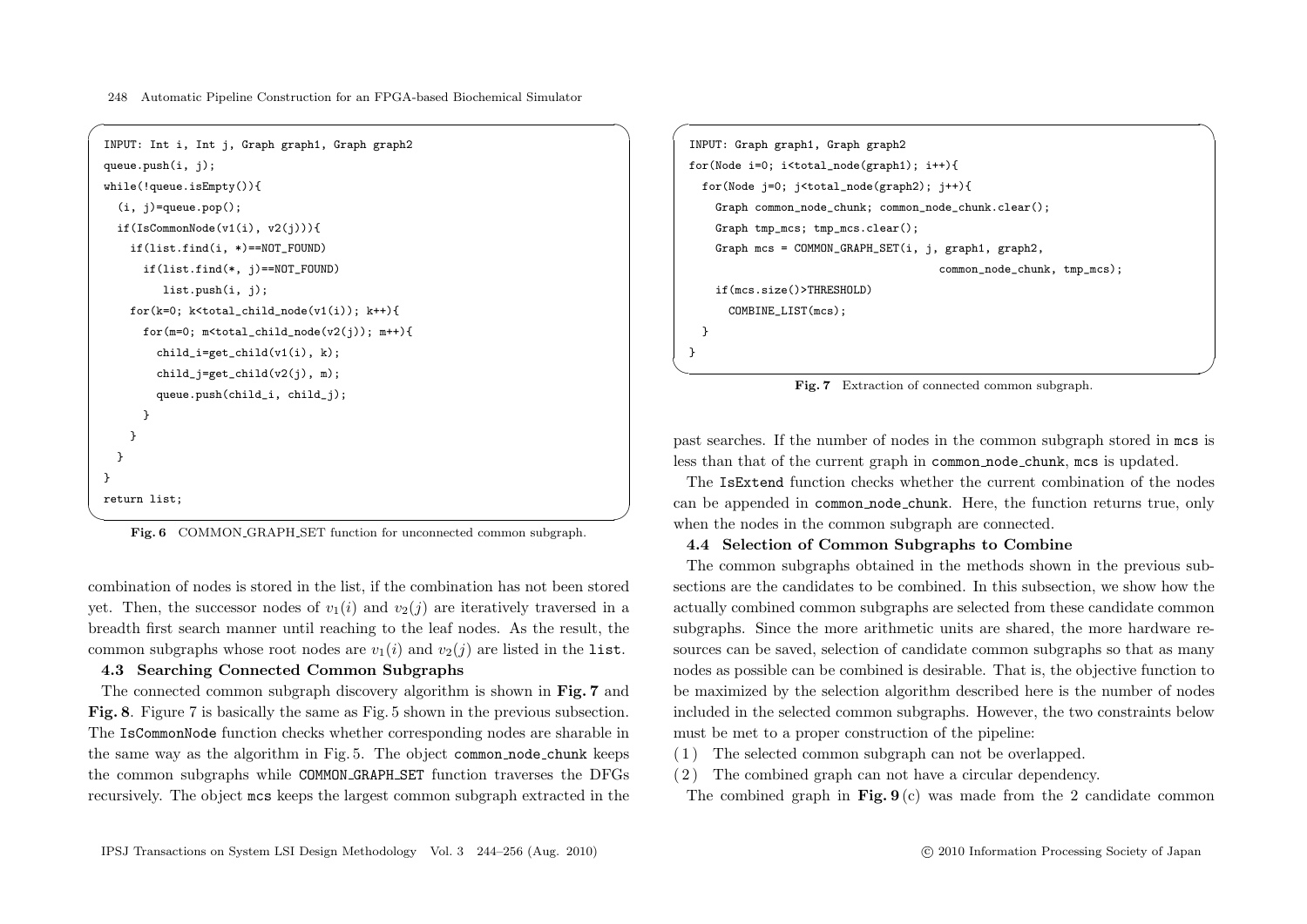

**Fig. 8** COMMON GRAPH SET function for connected common subgraph.

subgraphs in DFG-A (Fig. 9(a)) and DFG-B (Fig. 9(b)). In the combined subgraph in Fig.  $9(c)$ , the result from node 5 is passed to node 3, then goes to node 1 via node 7 (DFG-B) or directly (DFG-A). This requires 2 adder/subtractors for Common subgraph 1 (Fig. 9), thus weakens the resource reduction efficiency. This is the reason to avoid overlaps between 2 common subgraphs.

The violation of the second constraint can make a circular dependency among common subgraphs like shown in **Fig. 10**. In this example, Common subgraph 1 and Common subgraph 2 (Fig. 10) have a mutual dependency on each other, preventing the combined hardware from being pipelined.

Combining common subgraphs to maximize the number of contained nodes is



**Fig. 10** Combined graph with circular dependency.

similar to knapsack problem. However, there are several differences, such as the above-mentioned constraints on the common subgraphs that can be selected at the same time, allowance of the common subgraph selection without limit of the number. Especially by the latter property, the number of combinations to search becomes enormous.

Our approach to quickly find the most effective combination of subgraphs to be combined, is use of a binary decision tree called the subgraph selection tree. **Figure 11** shows an example of the subgraph selection tree. The common subgraphs are weighted by the number of nodes, and sorted by the weight in descending order. Each common subgraph corresponds to a level of the selection tree, where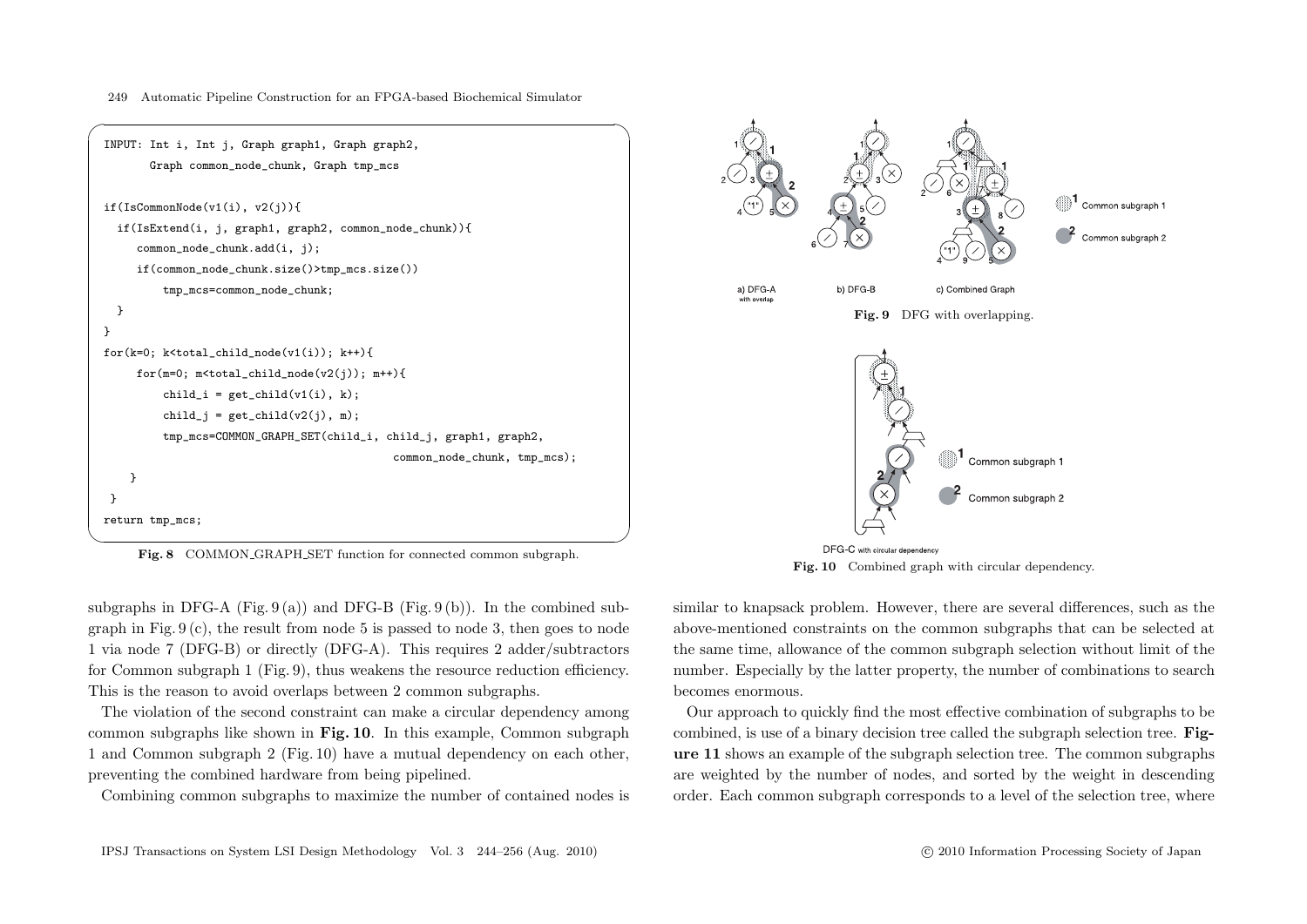

**Fig. 11** Subgraph selection tree.

the root node represents the heaviest common subgraph. In Fig. 11, for example, the three common subgraphs A, B and C are in order corresponding to the levels of the selection tree from the root. The edges in the tree represent a decision to select the corresponding subgraph or not. That is, starting from the root node, the right outbound edge is followed if the Subgraph A is selected, while the left edge is followed if not. When this process reaches a leaf node, the total number of nodes included in the selected common subgraphs is obtained. The restriction constraints are represented by removing the edges corresponding to the prohibited combination of subgraphs from this tree. In addition, in order to reduce the search time we provide a threshold depth at which the search process stops. Common subgraph to combine which has the largest score in the range of this threshold can be found in this way. The effect of the threshold depth is also evaluated and discussed in Section 6.

#### **5. Clustering DFGs**

Although a single Solver Core can be generated by combining all the rate law functions included in a given simulation target, this will not be efficient in terms of performance since many multiplexers will be employed to switch the function. Instead of combining all rate law functions, making some groups of the functions and making a combined Solve Core for each group is a realistic way to achieve hardware resource reduction while alleviating the performance degradation. This paper presents and compares two clustering methods, by DFG size and by the largest common subgraph.

## **5.1 Clustering by DFG Size**

The first method is *k*-means clustering 14) by the size of DFGs, intending to make groups of similar size of DFGs. Here, we use the number of nodes and the height of a DFG as a metric.

In this method, a given set of *n* DFGs  $(q_i, i = 1, 2, \ldots, n)$  are classified into *k* clusters  $(S_j, j = 1, 2, \ldots, k)$ . The *k*-means clustering is to minimize:

$$
V = \sum_{j=1}^{k} \sum_{g_i \in S_j} \left( (n_{g_i} - n_{c_j})^2 + (h_{g_i} - h_{c_j})^2 \right)
$$
 (3)

where  $n_{q_i}$ ,  $h_{q_i}$ , and  $c_j \in S_j$  represent the number of nodes of DFG  $g_i$ , the height of  $g_i$ , and the center of gravity in the cluster  $S_i$ , respectively. The centers of gravity for the parameters  $(n_{c_i}, h_{c_i})$  are defined as:

$$
n_{c_j} = \frac{\sum_{g_i \in S_j} (n_{g_i})}{|S_j|} \tag{4}
$$

$$
h_{c_j} = \frac{\sum_{g_i \in S_j} (h_{g_i})}{|S_j|} \tag{5}
$$

## **5.2 Clustering by the Largest Common Subgraph**

The other method measures the similarity of DFGs by the size of the largest common subgraph. A similar pair of DFGs are expected to have larger common subgraph. In this method, a distance between DFGs  $g_i$  and  $g_j$  is defined as:

$$
d_{ij} = 1 - \frac{1}{2} \left( \frac{\text{MCS}(g_i, g_j)}{n_{g_i}} + \frac{\text{MCS}(g_i, g_j)}{n_{g_j}} \right)
$$
(6)

where  $MCS(g_i, g_j)$  is the total number of nodes in the largest common subgraphs between  $g_i$  and  $g_j$ . Since  $MCS(g_i, g_j)$  is equal to or less than  $n_i$  and  $n_j$ ,  $d_{ij}$ represents similarity in the range of

$$
0 \le d_{ij} \le 1. \tag{7}
$$

The higher similarity  $g_i$  and  $g_j$  have,  $d_{ij}$  becomes smaller.

To cluster DFGs, values of *<sup>d</sup>ij* for all combinations of given DFGs are calculated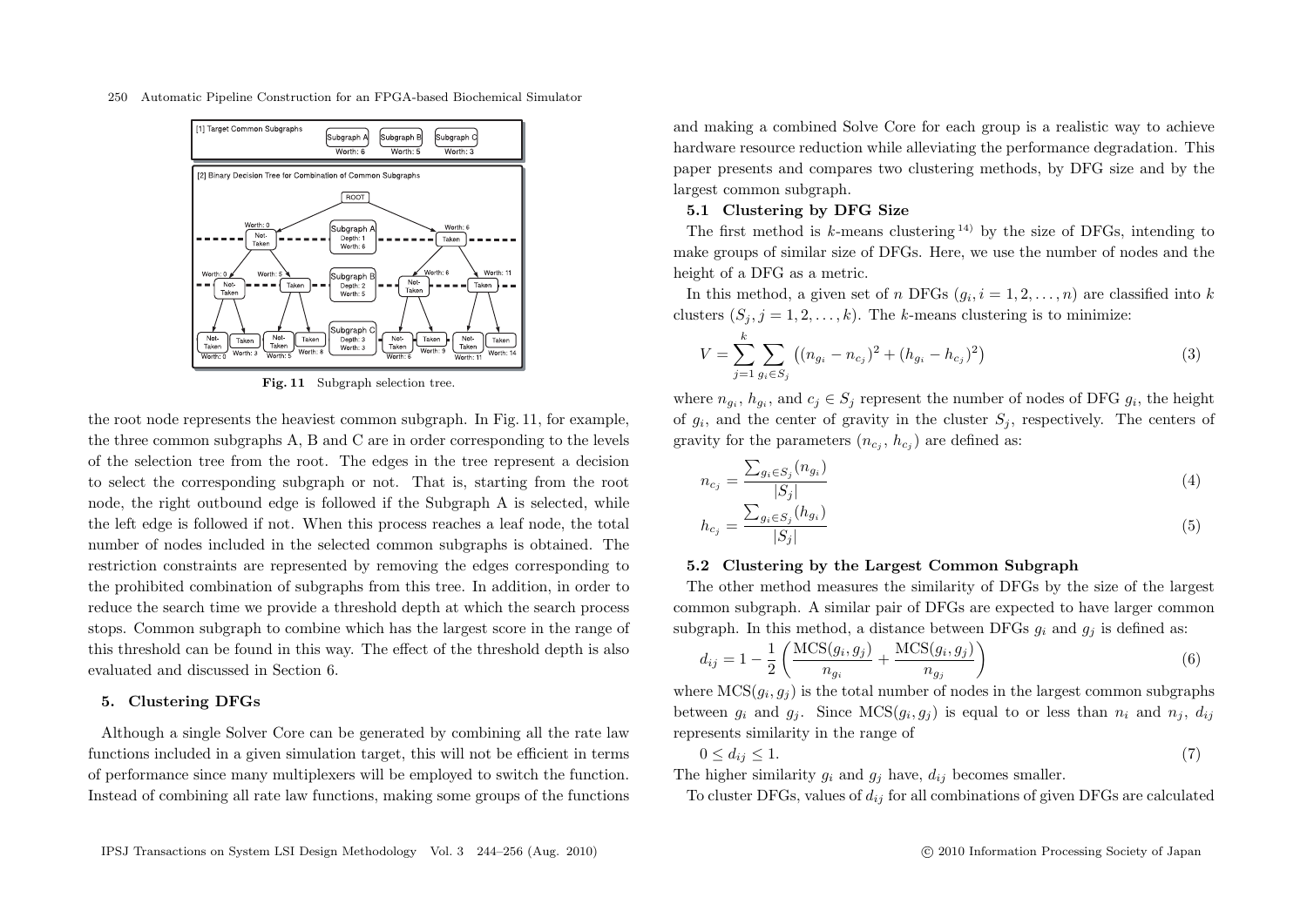first. Then the DFGs are clustered by linking two DFGs when the distance is lower than a threshold value. The number of clusters can be adjusted by the threshold value.

# **6. Evaluation and Discussion**

In this section, the proposed methods and their implementation alternatives are evaluated and compared mainly in the following points of view:

- ( 1 ) Common subgraph extraction: unconnected or connected.
- ( 2 ) Subgraph selection tree: the threshold depth.
- ( 3 ) Clustering: *k*-means or largest common subgraph.

The proposed methods were implemented in  $C_{++}$  (gcc4.1.2 +O3) with Boost  $C_{++}$  library and libSBML<sup>15)</sup>, and were evaluated using 32 SBML predefined rate law functions 6). Pipeline scheduling and arithmetic resource sharing were done by list scheduling policy<sup>7),13</sup>. This C++ program reads a model described in an SBML file, then generates Verilog-HDL modules required to solve the model. Generated pipelines were synthesized, placed and routed on a Xilinx VirtexII-Pro XC2VP70-5 on the ReCSiP board, using a Slang SSE 10.1 tool. **Table 1** shows the number of slices for arithmetic units and multiplexers used in the evaluation.

# **6.1 Connectivity of Combine Candidate Common Subgraphs**

In order to reveal influence of common subgraph connectivity independently on clustering methods, randomly selected sets of 3, 5, and 10 rate law functions from 32 SBML predefined functions are combined Solver Cores with a threshold

**Table 1** Slice counts for arithmetic units and multiplexers.

| operation module     | slices |
|----------------------|--------|
| addition/subtraction | 605    |
| multiplication       | 230    |
| division             | 1,684  |
| exponentiation       | 5,406  |
| 2-input multiplexer  | 19     |
| 3-input multiplexer  | 37     |
| 4-input multiplexer  | 82     |
| 5-input multiplexer  | 55     |
| 6-input multiplexer  | 92     |
| 7-input multiplexer  | 144    |
| 8-input multiplexer  | 180    |

**Figure 12** shows hardware amount (FPGA slice count) for combined Solver Cores on average of 20 trials of the abovementioned random selections. The bars show the total slice counts of combined modules, and the lines show relative slice usage compared to uncombined design. For example, the 10-function Solver Core using connected subgraphs only takes 41.99% compared to the total slices required for 10 single function Solver Cores. Figure 12 also gives a breakdown of total FPGA slices for arithmetic units and shift registers. For 5-function Solver Cores and 10-function Solver Cores, the method using connected common subgraphs shows better results than extracting unconnected common subgraphs. On the other hand, use of unconnected common subgraphs slightly saved FPGA slices for 3-function Solver Cores.

Because an unconnected common subgraph tends to have larger number of nodes compared to connected ones, more arithmetic units were combined for the 3-function Solver Cores. However, large common subgraphs tend to easily violate the restriction constraints described in Section 4. This is why the hardware reduction effect was diminished according to increase of the number of combined functions.

Figure 12 shows the relative size of the combined Solver Cores normalized to the total size of the original, uncombined single function Solver Cores. A



**Fig. 12** Total slice usage and fraction of shift registers.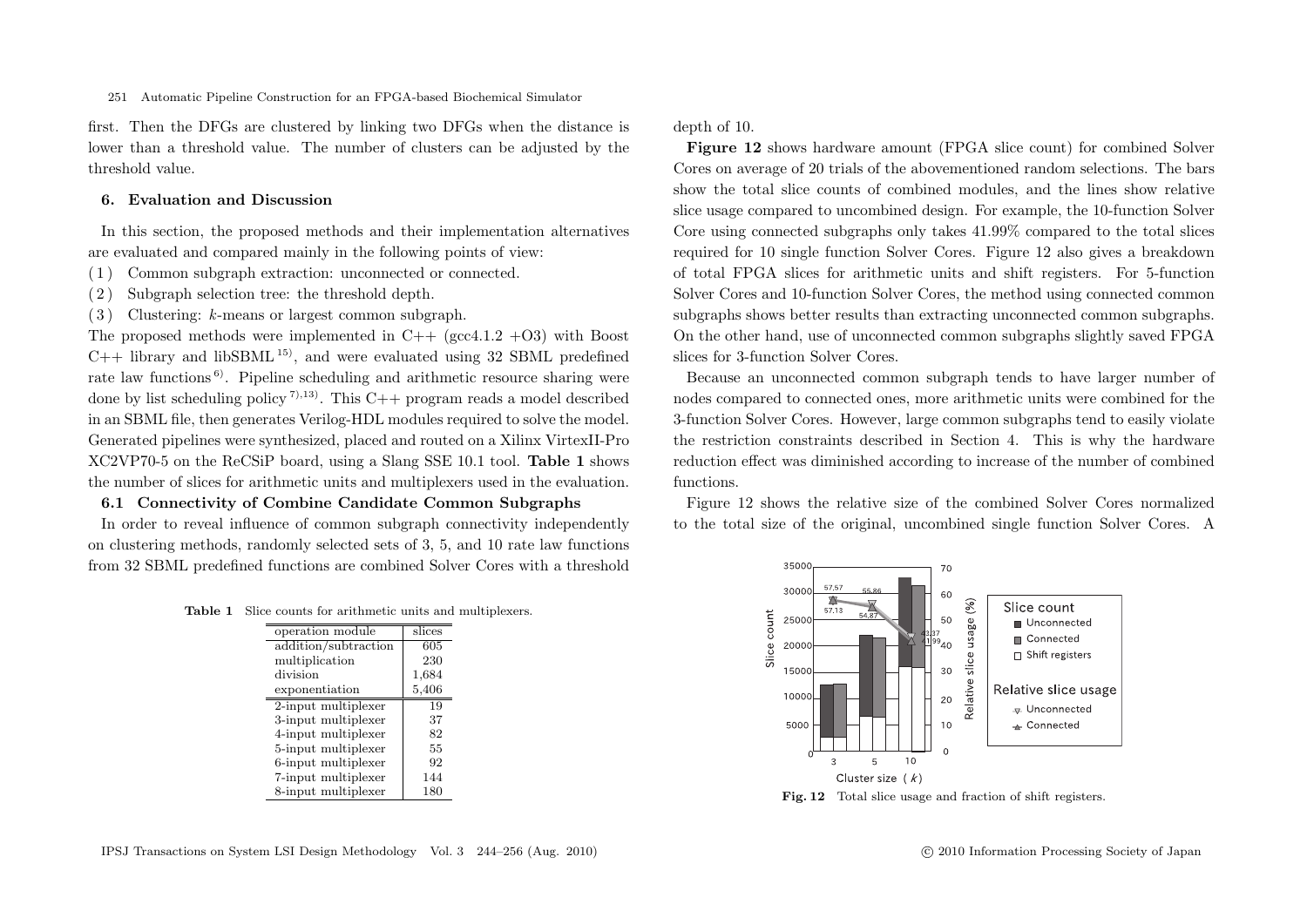

10-function Solver Core requires only 40% of hardware resources compared to when 10 single function Solver Cores are separately implemented. It is also suggested the overhead of shift registers would become unignorable to increase of the number of combined functions.

## **6.2 Threshold Depth on the Subgraph Selection Tree**

To evaluate influence of the threshold depth in the selection tree, the same sets of rate law functions as used in the previous subsection were combined, changing the threshold depth in 5, 10, 20, 30 and 40. **Figures 13**, **14**, **15** summarize the relationship between the threshold depth and hardware amount of generated Solver Cores. These data are averaged values of 20 sets.

As shown in these results, the effect of the threshold depth saturates around 20 to 30. This is because deeper search increases the risk of constraint violations on subgraph selection. For the 5-function Solver Cores and 10-function Solver Cores, the method with connected common subgraphs showed better results than the method with unconnected subgraphs for every threshold depth. This tells the advantage of connected subgraphs is not degraded by the threshold depth. The average numbers of the candidate common subgraphs found over the 20 trials were, 45.95, 88.15, and 304.45 for the 3-function, 5-function, and 10-function combine, respectively.

## **6.3 Clustering Method**

To evaluate and compare the two clustering methods described in Section 5, we classified the 32 SBML predefined functions into 5 clusters with the both

**Table 2** Comparison of clustering methods (%).

|                                   | k-means | Largest common graph |
|-----------------------------------|---------|----------------------|
| Latency degradation rate $(\%)$   | 19.16   | 10.87                |
| Frequency degradation rate $(\%)$ | 8.33    | 7.43                 |
| Relative slice counts $(\%)$      | 51.11   | 39.27                |

methods. **Table 2** shows two negative effects of the combine that is, deterioration rate of latency and frequency against the single function Solver Cores in each group, as well as the merit of the method in the relative number of required FPGA slices. Pipeline latency extends to fit to the longest pipeline in the combined group. Frequency degradation comes from the longer wires in the larger combined modules.

In terms of both of the hardware reduction and the performance degradation, the clustering method using the largest common subgraph presented better results compared to the other method as shown in Table 2. This result supports the importance of considering not only size of DFGs but also similarity.

# **6.4 Evaluation with Practical Model Simulation**

To verify the practicality of these proposed methods, the *Drosophila* circadian rhythm model by Leloup, et al. 16) was used as a benchmark. The model mathematically represents the cyclical alteration in expression of PER protein and TIM protein which are responsible for circadian rhythm of *Drosophila* by a negative feedback mechanism with PER-TIM complex. This model consists of 24 reactions and 7 rate law functions.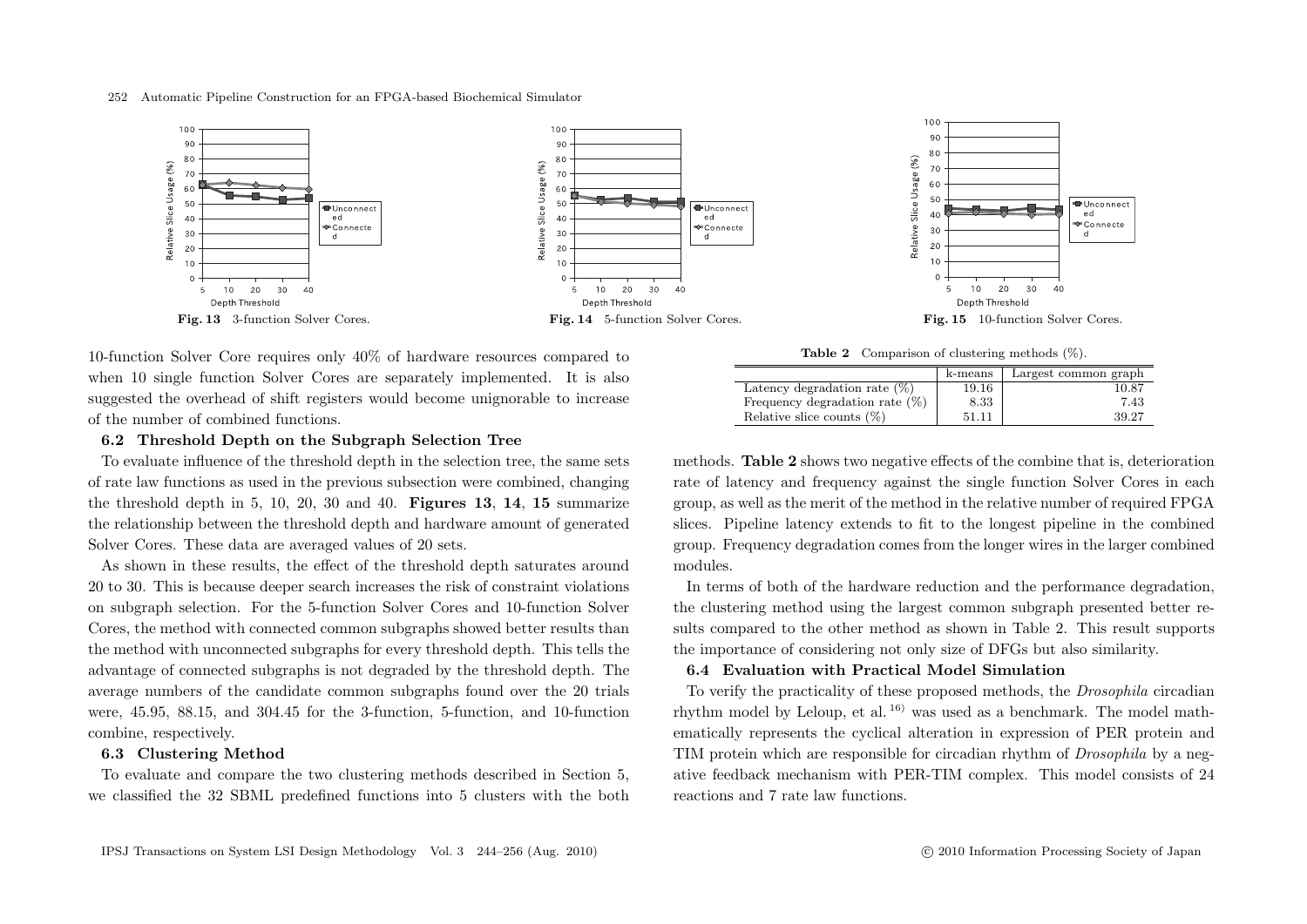











For comparison, we prepared the following three types of implementation alternatives:

- ( 1 ) Not-Combined: the seven rate law functions were implemented with seven individual Solver Cores without combining.
- ( 2 ) All-Combined: all the seven rate law functions were combined into one 7-function Solver Core.
- ( 3 ) Clustered: the seven rate law functions were clustered into 3 groups to generate three multi-function Solver Cores. The number of groups was chosen to put 2 or 3 functions to each group.

For All-Combined and Clustered implementations, connected common subgraphs were extracted and they were searched to the threshold depth of 30 and the functions were clustered by using their largest common subgraphs.

Figure 16 shows the number of FPGA slices required for each implementation. The Clustered implementation achieved the best hardware reduction effect. Although All-Combined implementation shared the largest number of nodes in a DFG level, the Clustered implementation was the best since costly arithmetic units such as exponentiation units were not effectively shared in pipeline scheduling. This means that effect of the combining method is influenced not only how many nodes are shared in a DFG level but also arithmetic pipeline scheduling that is a future topic beyond this work. Total size of Not-Combined and All-Combined implementations had shrunken to 74.82% and 65.73% of the original hardware resources, respectively.

**Figure 17** shows the maximum frequency of these three implementations. Be-

cause extra multiplexer for switching functions were inserted when DFGs were combined, both of All-Combined and Clustered implementations showed 15.38% of frequency degradation against the Not-Combined implementation. **Figure 18** shows simulation throughput for the three implementations and software implementation of the same simulation which runs on Linux PC equipped with a Pentium 4 CPU. In this evaluation, the maximum frequency of the FPGA was limited to 33 MHz due to a clock generator implemented on the ReCSiP board. Compared to the software result, Not-Combined, All-Combined, and Clustered implementation achieved 2.21 times, 1.43 times, and 1.73 times throughput improvements, respectively. In addition, if these implementations run with the frequency shown in Fig. 17, Not-Combined, All-Combined and Clustered implementation would achieve 6.1 times, 3.33 times, and 4.08 times speedup to software, respectively. Although our hardware reduction method with function combining brings on approximately 20% of performance overhead, large hardware reduction effects are achieved with a proper clustering method. Since the performance advantage to software execution is also retained, we conclude that the method is an effective technique especially when large scale biochemical models are simulated.

## **7. Conclusion**

This paper has shown a systematic method to cope with FPGA resource issues in ReCSiP simulation. The proposed method reduces hardware resources by finding and combining common subgraphs among DFGs for rate law functions in a biochemical model, so that cost-effective multi-functional Solver Cores to be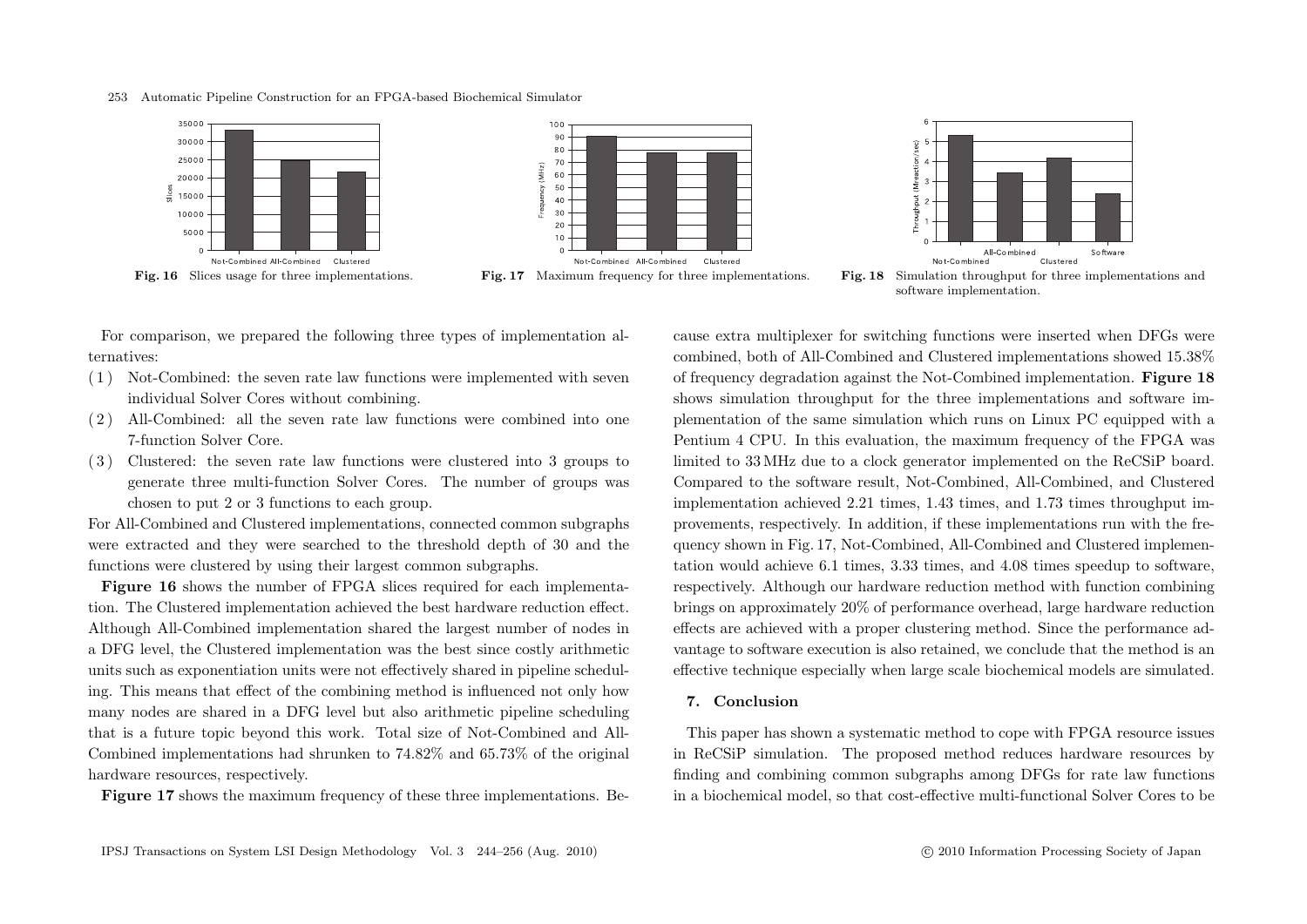generated. We also presented two clustering methods to alleviate the negative effects on performance for combined Solver Cores. As a result of evaluation with a practical biochemical model, it was shown that our method enabled the simulation with 66% of the original hardware amount, at a reasonable cost of 20% performance overhead.

Our future work includes addressing for further efficient DFG clustering methods, combining techniques unified with arithmetic pipeline scheduling, and hardware reduction techniques for shift registers for combining larger number of functions.

**Acknowledgments** The authors would like to express their sincere gratitude to Prof. Sueyoshi and Prof. Harasawa of Nagasaki University for their fruitful suggestion and discussion. This work was partially supported by the Ministry of Education, Science, Sports and Culture, Grant-in-Aid for Young Scientists (B). This work was also supported by VLSI Design and Education Center (VDEC), the University of Tokyo in collaboration with Cadence Design Systems, Inc.

## **References**

- 1) Tomita, M., Hashimoto, K., Takahashi, K., Shimizu, T., Matsuzaki, Y., Miyoshi, F., Saito, K., Tanida, S., Yugi, K., Venter, J., et al.: E-CELL: Software environment for whole-cell simulation, *Bioinformatics*, Vol.15, No.1, p.72 (1999).
- 2) Moraru, I., Schaff, J., Slepchenko, B. and Loew, L.: The virtual cell: An integrated modeling environment for experimental and computational cell biology., *Annals of the new york academy of sciences*, Vol.971, p.595 (2002).
- 3) Osana, Y., Yoshimi, M., Iwaoka, Y., Kojima, T., Nishikawa, Y., Funahashi, A., Hiroi, N., Shibata, Y., Iwanaga, N., Kitano, H., et al.: ReCSiP: An FPGA-based general-purpose biochemical simulator, *Electronics and Communications in Japan Part 2 Electronics*, Vol.90, No.7, p.1 (2007).
- 4) Osana, Y., Yoshimi, M., Iwaoka, Y., Kojima, T., Nishikawa, Y., Funahashi, A., Hiroi, N., Shibata, Y., Iwanaga, N., Kitano, N., et al.: Performance Evaluation of an FPGA-based Biochemical Simulator ReCSiP, *Proc. FPL*, pp.845–850 (2006).
- 5) Hucka, M., Finney, A., Bornstein, B., Keating, S., Shapiro, B., Matthews, J., Kovitz, B., Schilstra, M., Funahashi, A., Doyle, J., et al.: Evolving a lingua franca and associated software infrastructure for computational systems biology: The Systems Biology Markup Language (SBML) project, *Syst. Biol*, Vol.1, No.1, p.41  $(2004).$
- 6) Hucka, M., Finney, A., Sauro, H. and Bolouri, H.: *Systems Biology Markup Language* (*SBML*) *Level 1: Structures and Facilities for Basic Model Definitions*, MC

107-81 California Institute of Technology, Pasadena, CA 91125, USA (2003).

- 7) Iwanaga, N., Shibata, Y., Yoshimi, M., Osana, Y., Iwaoka, Y., Fukushima, T., Amano, H., Funahashi, A., Hiroi, N., Kitano, H., et al.: Efficient Scheduling of Rate Law Functions for ODE-based Multimodel Biochemical Simulation on an FPGA, *Proc. FPL*, pp.666–669 (2005).
- 8) Yamada, H., Iwanaga, N., Shibata, Y., Osana, Y., Yoshimi, M., Iwaoka, Y., Nishikawa, Y., Kojima, T., Amano, H., Funahashi, A., et al.: A Combining Technique of Rate Law Functions for a Cost-Effective Reconfigurable Biological Simulator, *International Conference on Field Programmable Logic and Applications, 2007. FPL 2007*, pp.808–811 (2007).
- 9) DeSouza, C., Lima, A., Moreano, N. and Araujo, G.: The datapath merging problem in reconfigurable systems: Lower bounds and heuristic evaluation, *Lecture notes in computer science*, Vol.3059, pp.545–558 (2004).
- 10) Smith, A., Constantinides, G. and Cheung, P.: Fused-Arithmetic Unit Generation for Reconfigurable Devices using Common Subgraph Extraction, *International Conference on Field-Programmable Technology, 2007. ICFPT 2007*, pp.105–112 (2007).
- 11) Moreano, N., Borin, E., DeSouza, C. and Araujo, G.: Efficient datapath merging for partially reconfigurable architectures, *IEEE Transactions on Computer-Aided Design of Integrated Circuits and Systems*, Vol.24, No.7, pp.969–980 (2005).
- 12) Fazlali, M., Fallah, M., Zolghadr, M., Zakerolhosseini, A. and Tehran, I.: A New Datapath Merging Method for Reconfigurable System, *Proceedings of the 5th International Workshop on Reconfigurable Computing: Architectures, Tools and Applications*, Springer, pp.157–168 (2009).
- 13) Ishimori, T., Yamada, H., Shibata, Y., Osana, Y., Yoshimi, M., Nishikawa, Y., Amano, H., Funahashi, A., Hiroi, N. and Oguri, K.: Pipeline Scheduling with Input Port Constraints for an FPGA-Based Biochemical Simulator, *Proceedings of the 5th International Workshop on Reconfigurable Computing: Architectures, Tools and Applications*, Springer, pp.368–373 (2009).
- 14) MacQueen, J., et al.: Some methods for classification and analysis of multivariate observations (1966).
- 15) Bornstein, B., Keating, S., Jouraku, A. and Hucka, M.: LibSBML: An API Library for SBML, *Bioinformatics*, Vol.24, No.6, p.880 (2008).
- 16) Leloup, J. and Goldbeter, A.: Chaos and birhythmicity in a model for circadian oscillations of the PER and TIM proteins in Drosophila, *Journal of theoretical biology*, Vol.198, No.3, pp.445–459 (1999).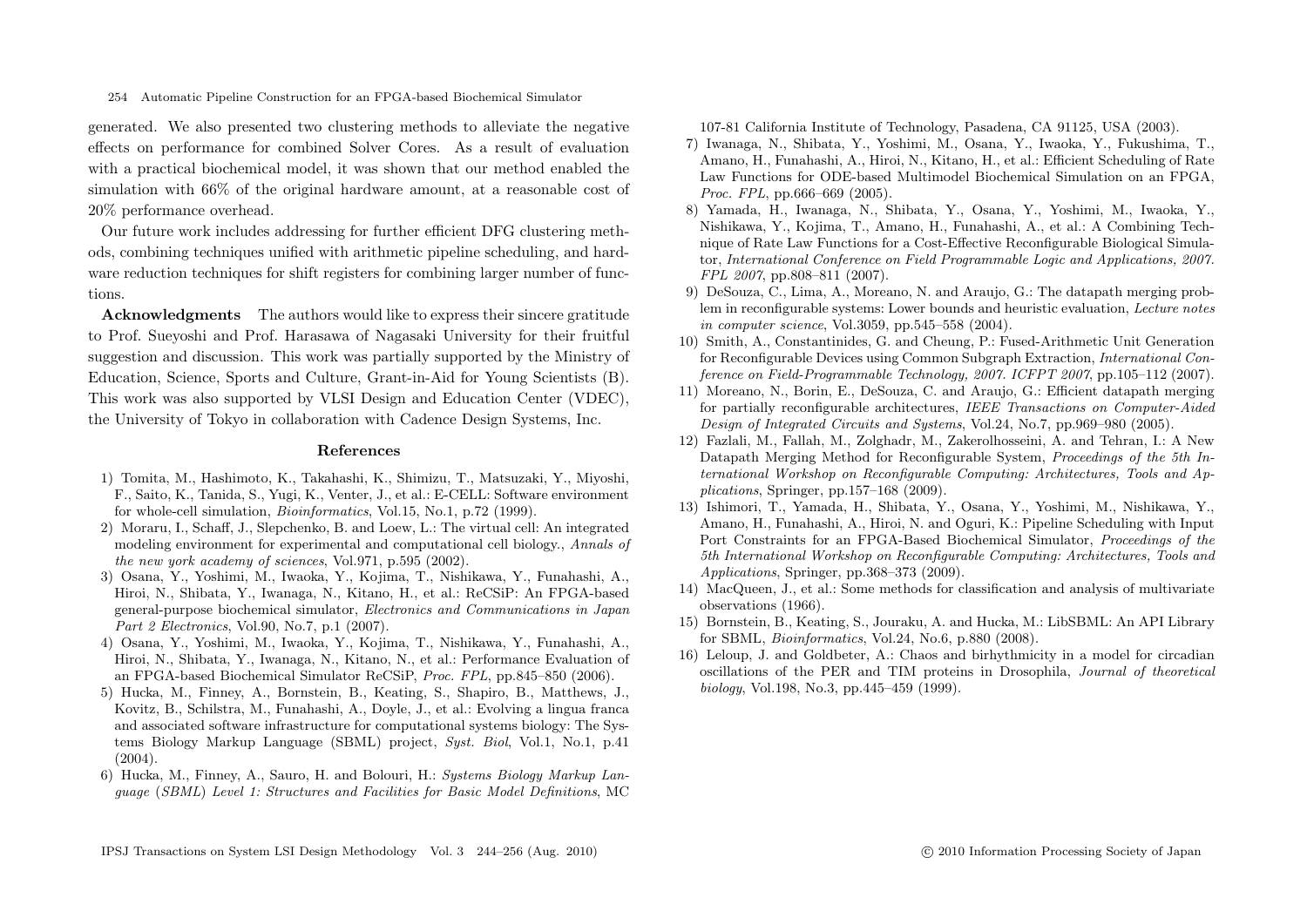(Received December 1, 2009) (Revised February 26, 2010) (Accepted April 14, 2010) (Released August 16, 2010)

(Recommended by Associate Editor: *Hiroshi Saito*)



**Hideki Yamada** received his B.E. and M.E. degrees in information and computer sciences from Nagasaki University in 2007 and 2009, respectively. He currently works for Toshiba Corporation. His research interests include reconfigurable systems, scheduling and compilers.



**Yui Ogawa** received her B.E. degree in information and computer sciences from Nagasaki University in 2010. She is currently a M.E. student at Nagasaki University. Her research interests include reconfigurable systems.



**Tomonori Ooya** received his B.E. degree in information and computer sciences from Nagasaki University in 2009. He is currently a M.E. candidate at Nagasaki University. His research interests include reconfigurable systems and parallel processing.



**Tomoya Ishimori** received his B.E. and M.E. degrees in information and computer sciences from Nagasaki University in 2008 and 2010, respectively. He currently works for Namura Information Systems Co., Ltd. His research interests include arithmetic scheduling for reconfigurable pipeline systems.



**Yasunori Osana** received his Ph.D. degree from the Department of Information and Computer Science of Keio University in Yokohama, Japan in 2006. He is currently an assistant professor in the Department of Computer and Information Science, Seikei University. His research interests include computer architecture, reconfigurable systems and their application in scientific computing.



**Masato Yoshimi** received his B.E., M.E. and Ph.D. degrees from Keio University, Japan, in 2004, 2006 and 2009. He is currently an Assistant Professor at Doshisha University, Japan. His research interests include the area of reconfigurable computings, parallel processings and intelligent systems.



**Yuri Nishikawa** received her B.E. and M.E. degrees from Keio University, Japan, in 2006 and 2008. She is currently a Ph.D. candidate at Keio University. Her research interests include the areas of high performance computing, reconfigurable computing and interconnection networks.